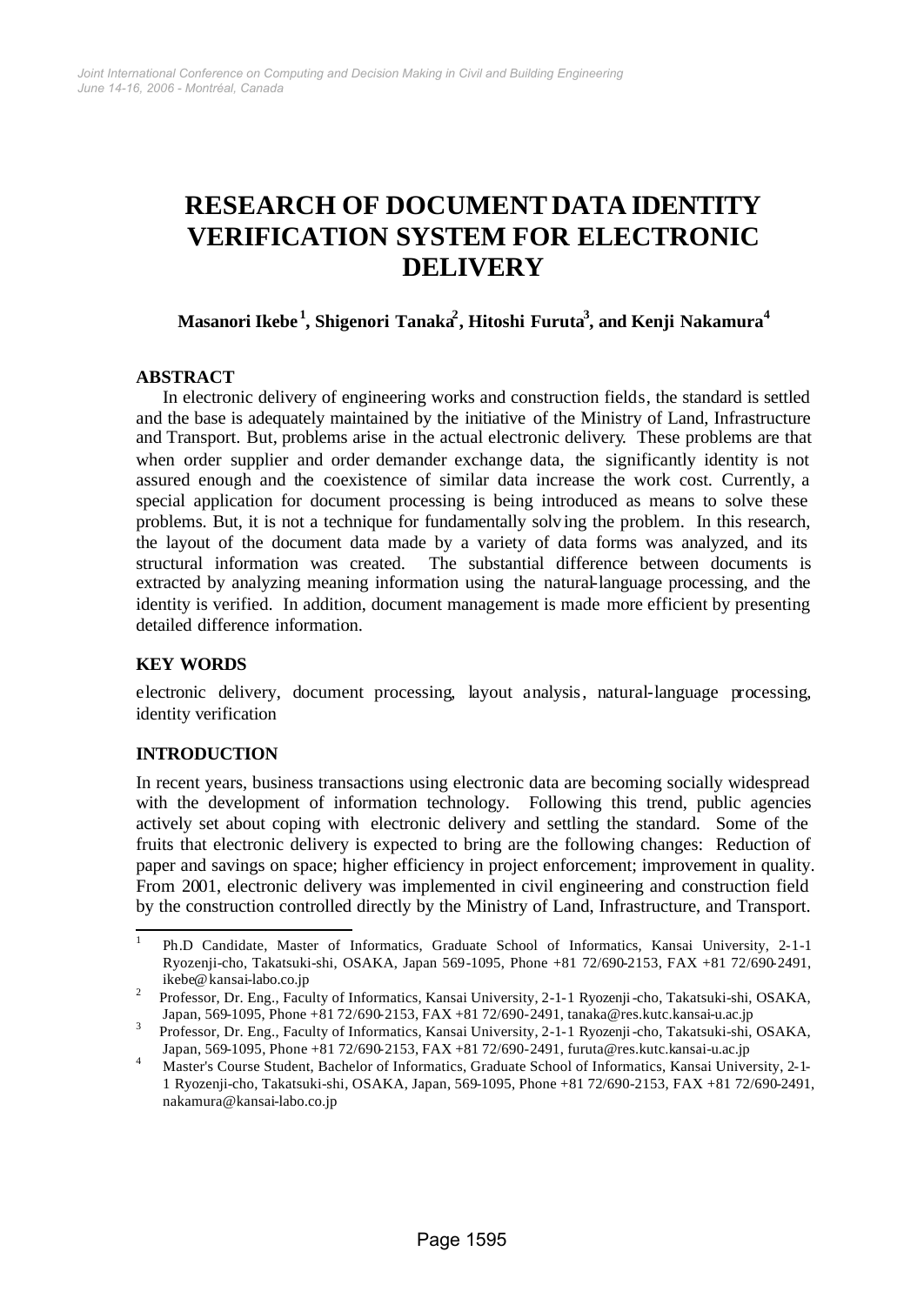When electronic delivery was first implemented, there was a restriction on the least estimated sum of money for contract, which was over 300 million yen. Since then, the restriction of estimated sum of money for the contract has been declining year by year, and in 2004, restriction was removed from every construction. Moreover, according to the survey, 56.0% of municipalities in Japan were using electronic delivery in 2002, and the percentage has increased to 63.8% in 2003, from which we can see that the number of municipalities showing interest in electronic delivery is increasing. As the statistic implies, public agencies, who are the on the ordering side, are showing active movements toward diffusion of electronic delivery. Businesses in general, the order suppliers, are also steadily preparing to cope with electronic delivery, and according to the results of the survey, 79.4% of general businesses were able to cope with electronic delivery in 2002. The numbers tell us that both order demanders and suppliers are raising their interest in electronic delivery. However, while electronic delivery is diffusing, various problems peculiar to electronic delivery have become apparent in the actual construction sites.

- If the original data is in data form, in which its content can be altered, such as Microsoft Word, there is a risk that its content may be altered easily, and it would be difficult to verify the alteration of data.
- When the data is being revised repeatedly between order demander and supplier, similar data will coexist with each other and data will rewind itself, due to the fact that version management of data is not done adequately.

These problems can be categorized into 2 categories; security based problem and data management based problem(Kanai et al. 2001).

The following 5 items can be subdivided under security based problem and are regarded as important items to assure the protection of original electronic document: Assurance of completeness, assurance of confidentiality, assurance of readability, existence verification, and long term safekeeping. The problem of data alteration mentioned earlier can be solved by assuring its completeness and confidentiality. These assurances assure that no changes are made to the content of the data from the time it is created to the time the ordering side receives it. Security pr oblem can be solved by implementing encoded communication or adding electronic signature to data forms. However, due to the fact that data transactions are performed several times between order demander and supplier during electronic delivery, enforcing these security measures in every transaction to deal with security problem is difficult in the aspect of cost and time.

Coexistence of similar data is the principle problem related to data management. In order to solve this problem, when distinguishing appropriate file from inappropriate ones during document management in the actual construction stage, the file content needs to be observed or verified by document comparison tool. If the file content is to be verified by observation, a great deal of human cost will be required at the stage where appropriate data is selected from delivered data or data under construction. If the file content is to be verified using document comparison tool, 2 problems will arise. The first problem is that many document comparison tools being released today are applicable only to the text within the data, therefore distinguishing different layouts and meanings in the sentence is rather difficult.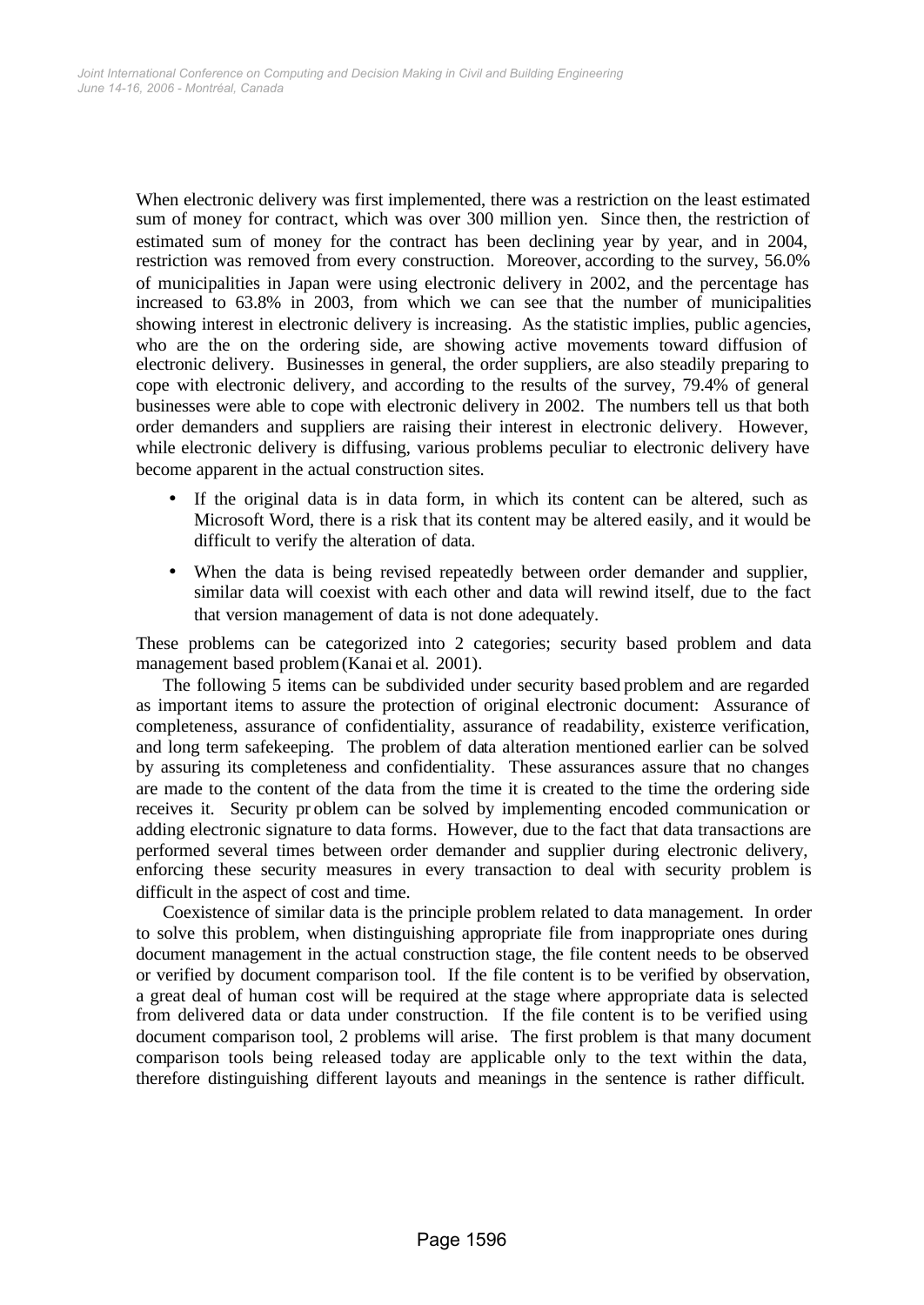Therefore, when current document comparison tool is applied to a document including layout information, all the subsequent contents are perceived as having been revised, at an instance when the position where comparison is conducted shifts (Kanungo and Mao 2003). For this reason, difference information can only be extracted with an extremely low accuracy. The second problem is that when several original data are in different film forms, analysis of content information becomes indispensable in order to compare documents.

 Therefore in this research, we will propose new methods on security improvement and a method that can both verify the identities of different data forms and detect their detailed differences.

## **OUTLINE OF THE RESEARCH**

## **PURPOSE OF THE RESEARCH**

Previous researches on the method of adding third person confirmation or electronic signature are considered as means of solving security problems. However, these researches deal with detection of alteration in identical binary data or protection of original document, and do not verify documents with the same structural information but in different data forms. Also, even if 2 data have identical extension, they are still in 2 different data forms depending on the type of tool each data was created with or the version of each data. Then in this research, security of the data can be assured by analyzing the documents' content information to verify 2 data with the same structural information but in different forms as 2 identical data.

Problem of coexistence of data are considered solvable by using electronic delivery tool or document management tool. However, these tools need to have information such as explanation of the document added at the time of its creation, and effect of these tools cannot be expected on documents already completed. Furthermore, when documents are exchanged between the ordering side and the supplier side by email, these document data cannot be managed by these tools. As a result, information cannot be added, so information content or revised information needs to be verified from the substance of the document. Accordingly, in this research, detailed difference information between documents will be presented when the difference is detected by identity verification. Consequently, by easily specifying the place of revision or presenting analogical information of revision planning to the user, this research aims to support the verification of appropriate data.

## **PROBLEMS TO BE SOLVED IN THIS THESIS**

In this research, by sending 2 documents in different types of data form during data exchange, the recipient can verify that the data has not been altered, by comparing 2 documents. Since this method is in formality different from the previous security measure, it can be used together with the previous method to increase the level of security. Furthermore, since comparison between documents with layout information that was once difficult can now be done easily, not only can we save the labor of document management by users. We can also reduce the labor of electronic work by applying this research when data is inputted in electronic delivery tool at enforcement stage, in which paper medium and electronic medium coexist.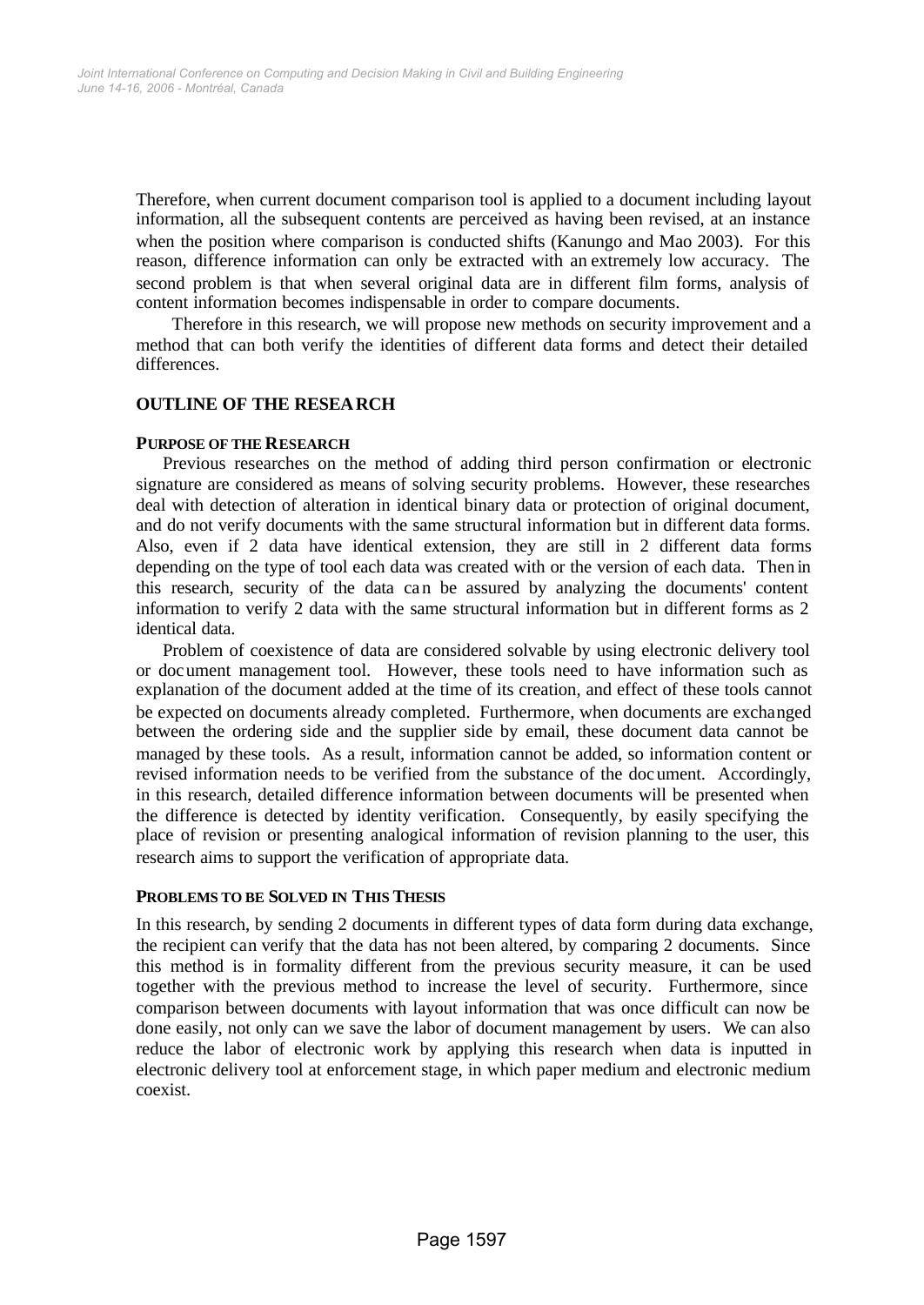## **SYSTEM IN DETAIL**

The system to be developed in this research is composed of the following 3 functions: Document analysis function that analyzes the documents intended to be compared and divides each document into objects, which are units used in document processing; Function that verifies the identical places by extracting correspondence relationship of objects between the 2 documents being compared; Function that outputs the difference by presenting the result of the difference obtained from 2 documents in detail, in object unit.

## **DOCUMENT ANALYSIS FUNCTION**

This function divides the 2 document intended to be compared into object units, the units used in document processing, by reading the documents before and after alteration and by analyzing them. Also, because information such as the layout is added to the object, this information is created with the object as added information.

Dividing the object into large processing units and analyzing the content of processing unit in detail is the general method for extracting layout information (Lee and Ryu 2001). However, since the standard for data used in this research is PDF (Portable Document Format), into which information in maintenance form divided into smallest processing units is saved; we reverse the process of the method by grouping the smallest division units and creating even bigger division units.

## **Process of Document Analysis**

Data in PDF document form will be inputted in this system. Data that is not in PDA document form will be converted to PDA form before being inputted into this the system.

If case the document information in PDF document is in text form, text content is divided into letter unit and then saved. For this reason, in this process, text content information of inputted data after division is acquired, before creating objects. Information of vertical and horizontal position when document's top left corner is the origin is acquired. If the analytical content is in text form, text content and information related to the layout such as font, font size, font color, and spacing between lines as well as information of vertical and horizontal position are acquired. As for images, binary data of the actual image and information on the image's horizontal and vertical width are acquired. In this process, PDF document is converted to text form using the tool called "pdftohtml", an improved version of "Xpdf". Text obtained by "pdftohtml" is information of text presented at regular intervals grouped together.

## **Process of Object Creation**

Although information obtained by document analysis has consistency, it is not in paragraph, chart, or item unit, therefore we need to group it.

First, objects in the document are grouped according to the objects' vertical and horizontal position, and according to the positional relation between objects. Object's top left corner is used as a standard for object's position. Next the group is classified into 3 types; chart, item, and paragraph. Then, text content of the paragraph is united to finish this process. The grouping procedures of objects are explained as of below.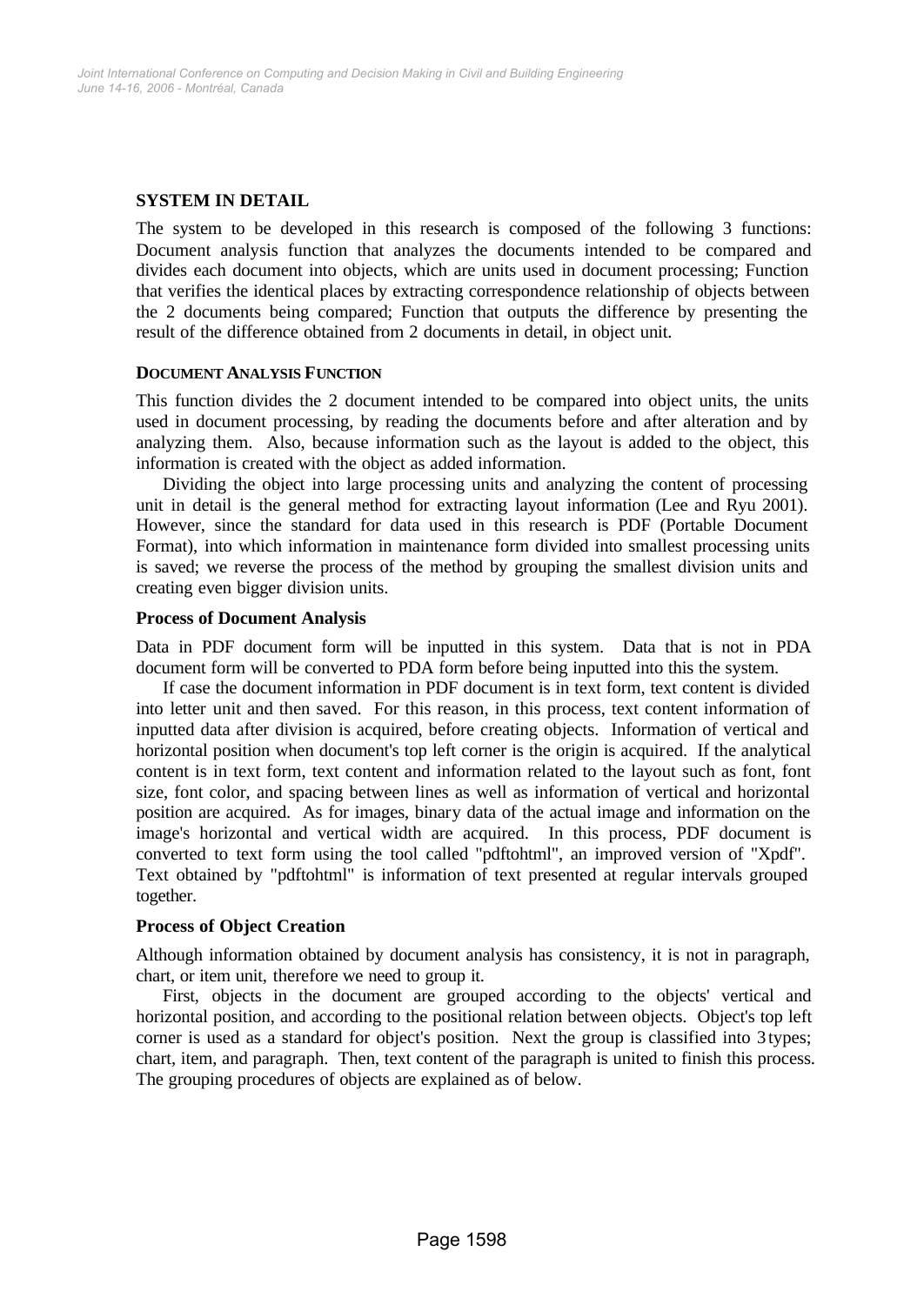- 1) Objects are sorted in the order according to their vertical position.
- 2) Objects, in which their vertical position is within a certain range, are grouped together.
- 3) Amount of spacing used as a standard of style unit is determined.
- 4) Each object is compared with the object above and below it, and if the spacing between them is within standardized value, these objects are grouped together.

The above -mentioned process is repeated until there are no two objects in the same vertical position. Next, we verify the group type. The procedures for verifying the group type are explained as of below.

- 1) Objects within a group are sorted in order according to their horizontal position.
- 2) If there are more than 2 rows, each with more than 2 objects, it would be considered as a chart.
- 3) As for objects placed after the first object in the same row, if the objects were in the same horizontal position, it is defined as a chart, and the number of rows and columns will be obtained.
- 4) As for objects not in a chart, they are matched with template with indented lists from the word at the beginning of the row, and if they match, they will be defined as a list.
- 5) As for objects defined as a list, objects having the same relationship and the number of objects are obtained based on information of horizontal position.

Finally, procedures for grouping normal texts as a paragraph are explained as of below.

- 1) Objects not classified in a chart or in a list are defined as being classified in a paragraph.
- 2) Texts grouped according to the vertical position of the objects, are combined together.
- 3) Texts grouped according to the spacing information between objects are combined together.

The above-mentioned process is repeated until the number of unclassified object becomes 0.

## **PROCESS OF VERIFYING IDENTICAL AREAS**

In this process, data from document before and after alteration, which are divided into object units, are compared, and added objects, corrected objects, and deleted objects are detected by specifying identical areas. To specify identical objects, feature vector is created using TF-IDF (Term Frequency-Inverse Document Frequency) weighting, and the feature vector is expanded in multi-dimensional space. Then, vector space method is used to calculate cosine correlation value. Other than the previous method (Ueda et al. 2004), case-base method (Wai 1999) is usually used for classification, but since document is classified only by its individual document data in this process, application of case-base method is difficult. For this reason, we have adopted TF-IDF weighting and vector space method in this thesis.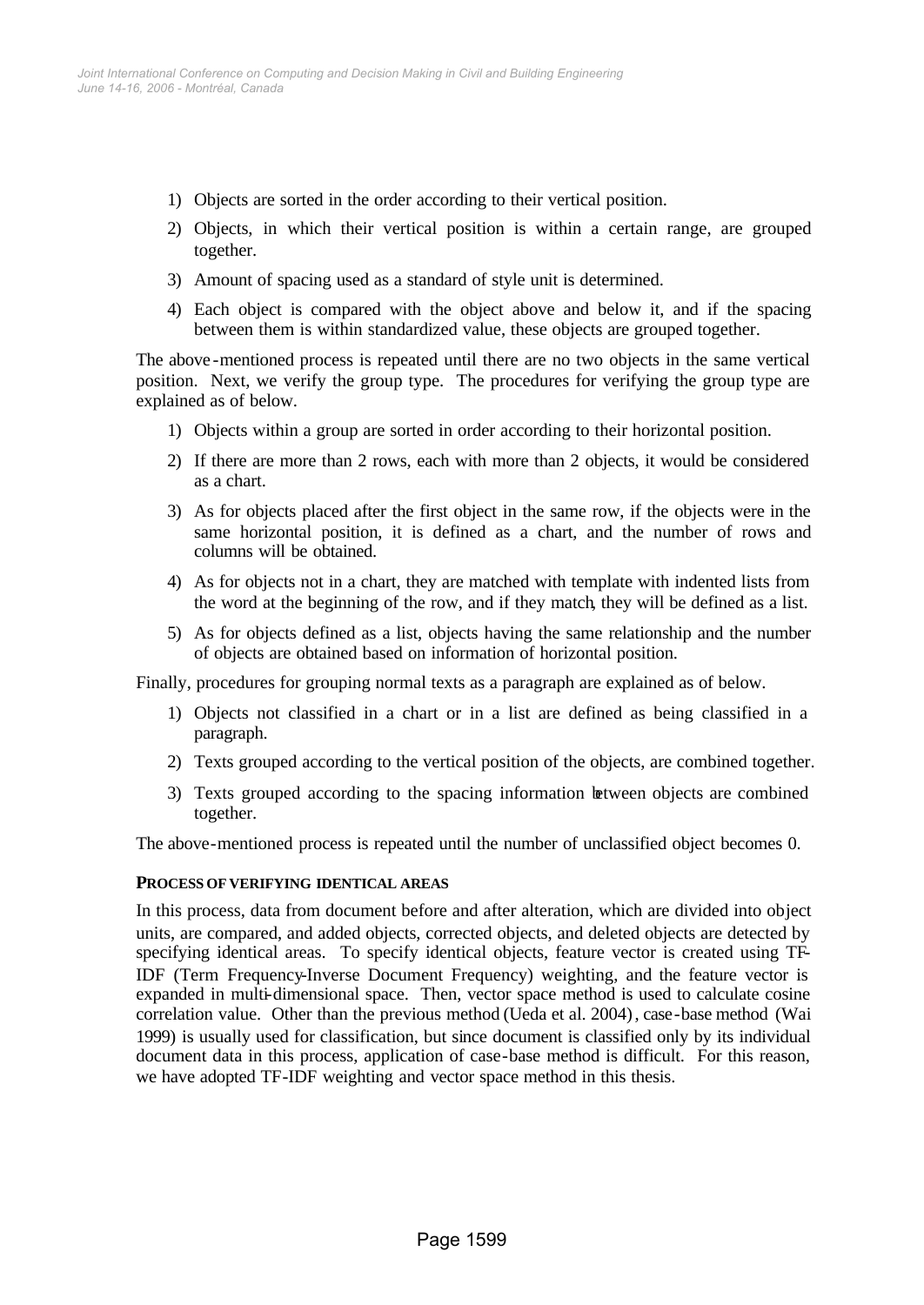## **Process of Verifying Identical Objects**

In this process, identical objects list is created based on proper matching first, in order to obtain corresponding objects from a document before alteration and from a document after alteration. In proper matching process, each and every object that form the document before alteration are combined with each and every object that form the document after alteration, and if any combination are a perfect match, that combination will be added to the identical objects list.

## **Process of Creating Feature Vector**

In this process, objects other than identical objects created in the process of verifying identical objects are considered as altered objects, and the presence of such objects are searched. To explain the process specifically, object units undergo morphological analysis, and nouns are extracted from the analyzed object units. Morphological analysis system, "ChaSen", is used in this process. Finally, TF-IDF value of each noun obtained by morphological analysis is calculated. TF-IDF is defined by **Formula (1)**.

$$
w(t) = tf(t) \times idf(N, t) = tf(t) \times \log \frac{N}{df(t)}
$$
 (1)

In this formula, *tf(t)* represents the frequency of word *t* appearing in the object intended to be analyzed. *N* represents the total number of objects in analyzed document, and *df(t)* represents the number of objects in analyzed document, in which *t* appears. Then, group of nouns included in object *X* is represented as  $Ox = \frac{Tx_1, Tx_2, Tx_3, ..., Tx_n}{x_n}$ , and group of TF-IDF values of object X are defined as feature vector and is represented as  $Vx = \frac{Wv(Tx_1), Wv(Tx_2), Wv(Tx_3), ..., Wv(Tx_n)}{$ .

## **Process of Verifying Correlated Objects**

In order to verify the objects, in which their content had been revised, feature vectors for all the combinations of objects are calculated, and these feature vectors are expanded in cyberspace of dimension *D*. *D* is defined as the number of object *X* and object *Y* in a set obtained when comparing object *X* and object *Y*, and is represented in **Formula (2)**.

$$
D(x, y) = (Ox \cup Oy) \quad (2)
$$

Therefore, feature vectors expanded in cyberspace need to have the number of components equivalent to that defined in  $D(x, y)$ . However, feature vectors defined as *Vx* save only *n* number of values where  $D(x, y) > n$ . So to sum up the number of dimensions, for each object's feature vector, feature component, in which a value does not exist, will be complemented as 0. Next, cosine correlation value is calculated from feature vector in order to calculate the relevancy between objects. Cosine correlation value *sim(Vx,Vy)* is defined in **Formula (3)**.

$$
sim(Vx, Vy) = \frac{Wv(Tx_1) \times Wv(Ty_1) + Wv(Tx_2) \times Wv(Ty_2) + ... + Wv(Tx_n) \times Wv(Ty_n)}{\sqrt{Wv(Tx_1)^2 + Wv(Tx_2)^2 + ... + Wv(Tx_n)^2} \times \sqrt{Wv(Ty_1)^2 + Wv(Ty_2)^2 + ... + Wv(Ty_n)^2}}
$$
(3)

In **Formula (3),** the right side of the numerator represents the inner product of the feature vectors of object *X* and object *Y*, and the denominator represents the product of each feature vector's origin and distance. Cosine correlation values are calculated by comparing the document's feature vectors in terms of their angles, and the values range from 0 to 1. The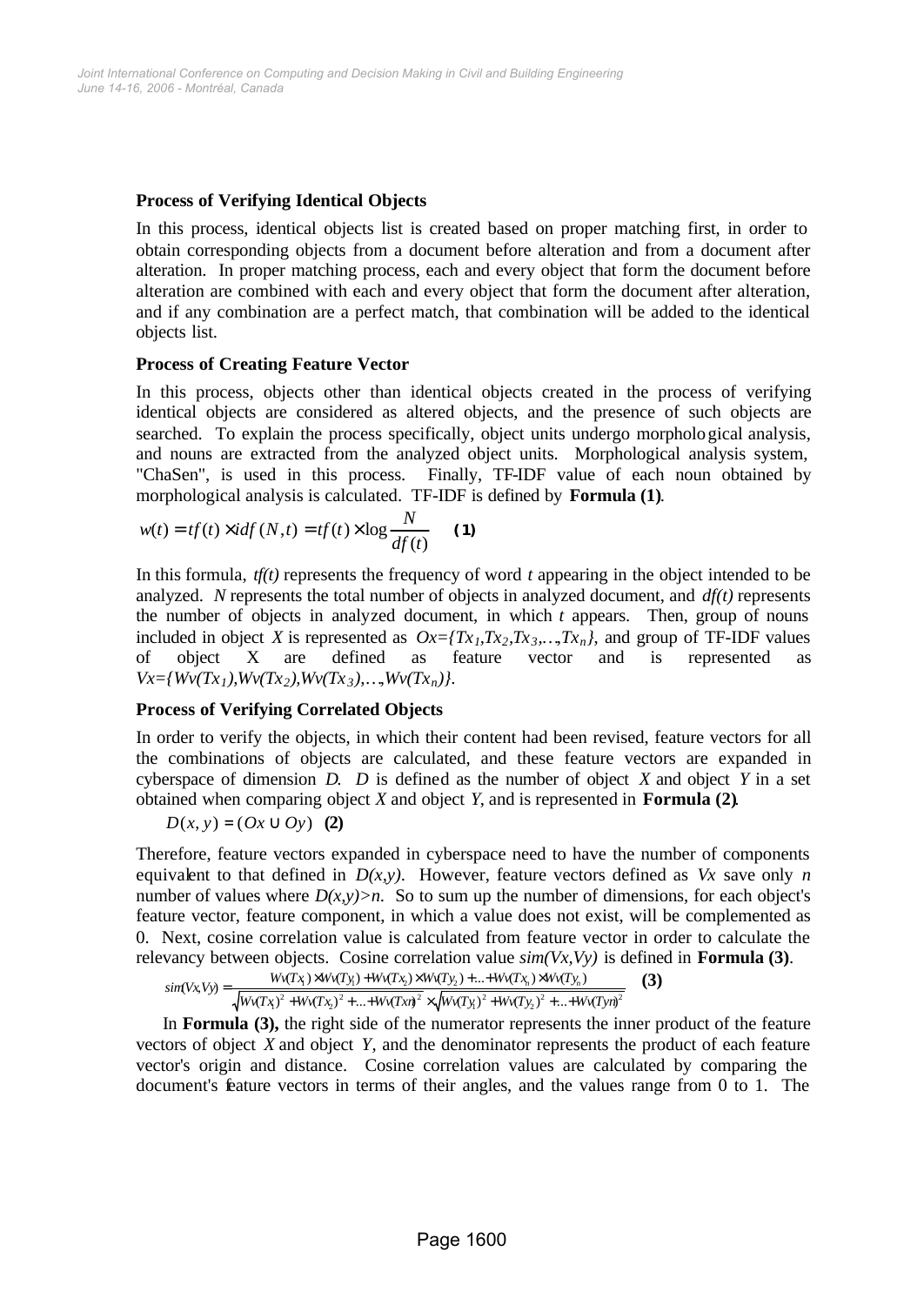closer to 0 the value is, the more similar in class the 2 documents are. After cosine correlation values for combinations of all the objects have been calculated, a combination is verified as a revised object if its cosine correlation value is more than a certain threshold. Then, combinations verified as altered objects are added to revised objects list in the order of their cosine correlation value, from the value closest to 1, until the number of combinations with cosine correlation value over the threshold becomes 0. Finally, the remaining objects are added to added/deleted objects list.

## **FUNCTION THAT OUTPUTS THE DIFFERENCE**

This function extracts detailed information of parts where difference exist, from altered objects list obtained by the process of verifying identical objects, and the information is presented to the user. Information to be outputted as the difference not only indicates the addition/revision/deletion of diects, it also presents detailed information so that users can spot every altered part at a glance. In the case where the intension of alteration is not attached, object's meaning information, as information to help the user verify the intension of alteration in the document, are represented by radar chart, and alteration of meaning content is made visible.

## **Process of Extracting Difference Information**

In this process, information on the addition/deletion of sentences is extracted from altered objects list that had been extracted by the function of verifying identical parts. The procedures of the process of extracting difference information within altered objects are listed as of below.

- 1) Types of altered object are distinguished from one another.
- 2) The number of items in the list, or the number of rows and columns in the chart are obtained, as information to be outputted as the difference.
- 3) Sentences within the object are divided by punctuation marks.
- 4) Each and every divided sentences, or divided units undergo identity verification, and if the sentence is identical, it will be added to the revised objects list, and if it is different, it will be added to the added/deleted objects list.
- 5) Divided units within added/deleted list are classified in the following way: Divided units that exist in the list from the document before alteration but do not exist in the list from the document after alteration are classified as deleted units; Divided units that do not exist in the list from the document before alteration but exists in the list from the document after alteration are classified as added units.

The above -mentioned procedures are to be conducted for every revised object in order to extract difference information on all the revised information.

## **Process of Outputting Results**

In this process, the numbers of added/revised/deleted cases are indicated in object units. Revised objects are in the form, in which its detailed information can be browsed. Detailed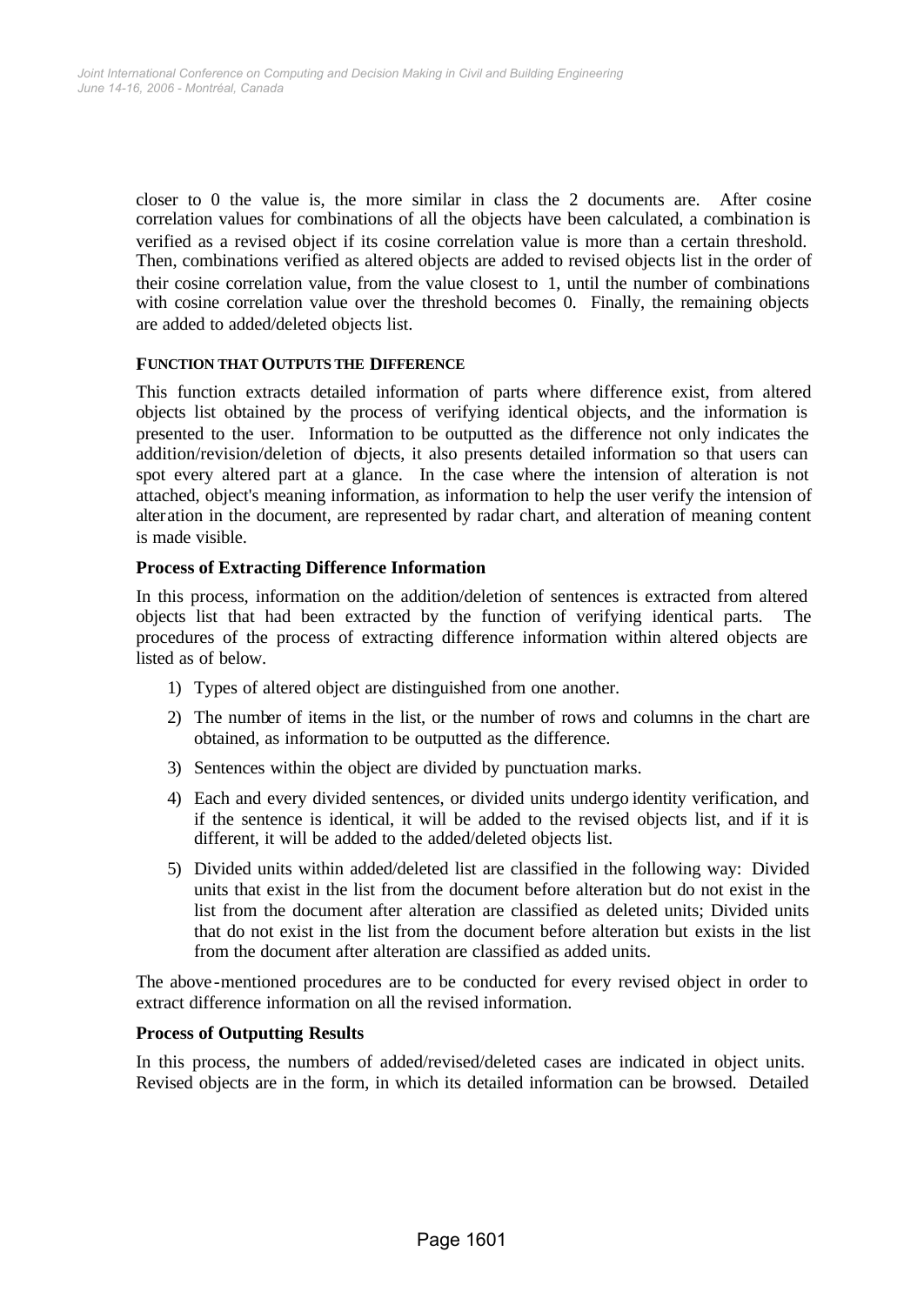information includes the number of added cases and deleted cases, and the content that actually had been added or deleted. This information is specified in the document. In the process of outputting results, interface for presenting this information to users is provided.

## **EXPERIMENT BY MEANS OF EVIDENCE**

## **ACCURACY OF DOCUMENT ANALYSIS**

## **Experiment Method**

In this experiment, document data is browsed, and subdivided objects are grouped and transformed into group structure by using document analysis function. Then, objects are classified into two types: Image and text. We verify if the numbers of chart, list, and paragraph in the text are accurately acquired.

## **Subject of Experiment**

We have prepared 5 document data to measure the accuracy of document analysis function. Since electric delivery in engineering works and construction field is the subject of this research, all the documents used in the experiment are technical documents related to engineering. Documents used in this experiment range from 10 pages to 21 pages, and the number of objects included in each document range from 72 to 150.

#### **Experiment Results**

After analyzing 5 documents, we have succeeded in structuring a total of 636 objects by grouping them. By checking the 5 documents used in this experiment with our eyes, we have confirmed the total number of objects to be 636, as indicated in Table-1, from which we were able to prove that objects were grouped accurately. Furthermore, of all 636 objects, 47 were classified as images, 29 as charts, 26 as lists, and 455 as paragraphs, by verifying the type of each object. These result also agree in numbers with the numbers of each object type confirmed with our eyes, we can conclude that each object's type was verified accurately.

## **Consideration**

By this research, we have clarified that document analysis function's object creation function is accurate enough to be put into practical use. In this experiment, we have proposed a grouping method for each of the 4 object types frequently used in ordinary documents, which are image, chart, list, and paragraph. We were able to confirm the useful accuracy of each method. Also, we have proposed a method for verifying the 4 object types mentioned above, and we have confirmed that classification was performed accurately. Therefore, we can consider that this research can be applied to the document composed of these object types.

## **ACCURACY OF VERIFYING IDENTICAL PARTS**

## **Experiment Method**

In this experiment, 2 documents were read, and added/deleted objects and revised objects were verified using the function of verifying identical parts. Correlation value of 0.7 or more has been set as a standard value for verifying identical parts.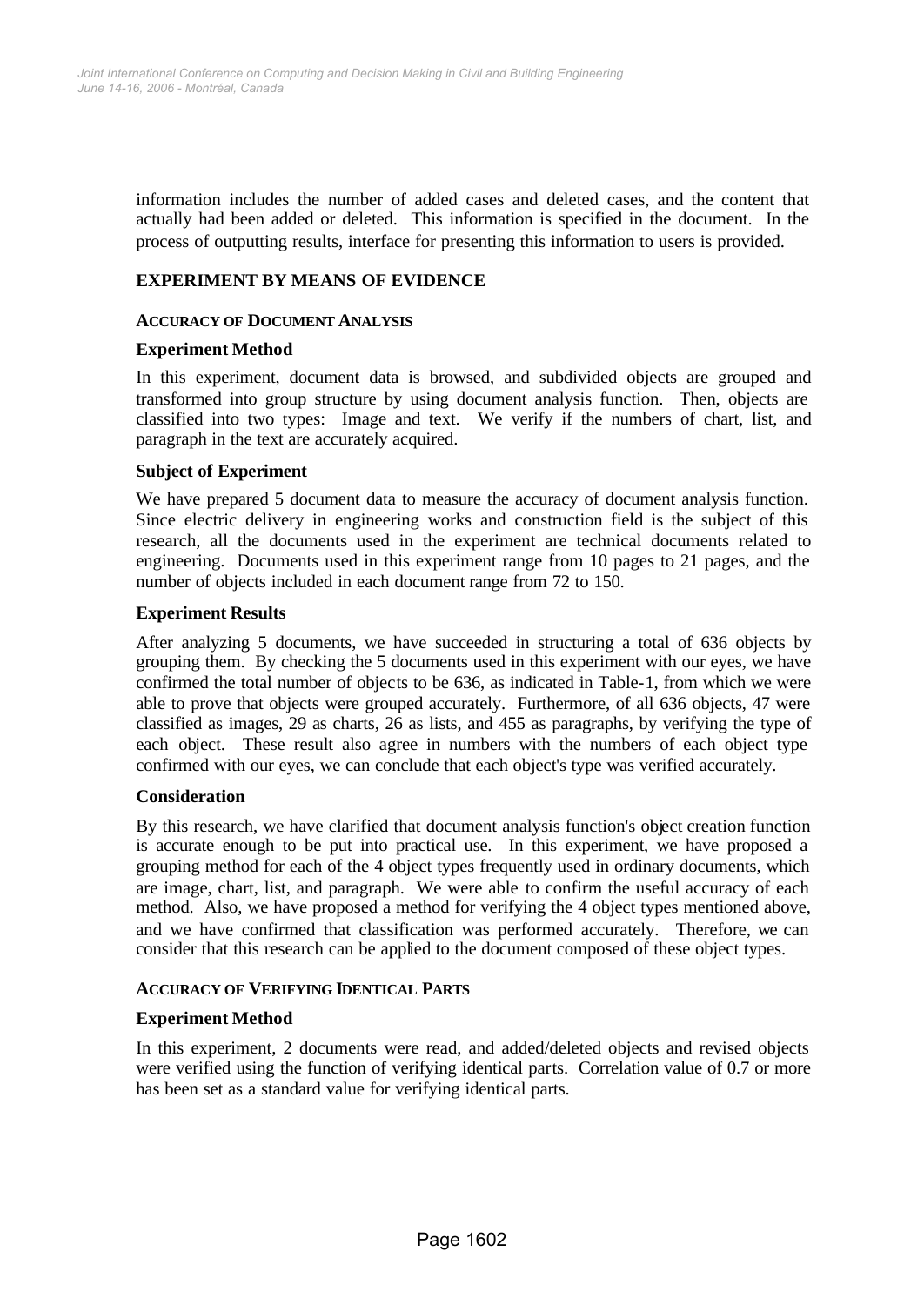## **Subject of Experiment**

In order to measure the accuracy of identical parts verification, we have created a document as a subject of comparison by conducting the following procedures on document 1, which had been used in the experiment of measuring the accuracy of document analysis: "Adding/revising/deleting sentences, images, and blocks in lists" and "Changing the numbers of rows and columns in charts". Details on each alteration are shown on **Table 1**.

| Object type | Added | <b>Altered</b> | <b>Deleted</b> | <b>Identical</b> |
|-------------|-------|----------------|----------------|------------------|
| Sentence    | 21    | 33             | 6              | 44               |
| Chart       |       |                |                |                  |
| List        |       |                |                |                  |
| Total       | 25    | 37             |                |                  |

Table 1: Number of Alterations of Compared Document

## **Experiment Results**

As results of the experiment, 48 identical objects, 25 added objects, 37 revised objects, and 7 deleted objects have been confirmed precisely.

## **Consideration**

The correlation value of the combinations of objects added to the revised list range from 0.716 to 0.999. As opposed to this, the maximum value of correlation values of all combinations of objects added to added/deleted list is 0.535. And when we have looked at the distribution of correlation values, they were in the range from 0.5 to 0.7, from which we were able to confirm that rate of over-crowdedness of dots indicating the values was relatively low. Therefore, we were able to confirm that the correlation value of 0.7 was an appropriate value to be set as a standard for the value where division is to be made.

Also, when we have compared the maximum correlation value and the second highest correlation value of each object in the combination of objects in the revised list, the average difference of correlation values came out to be 0.484. The difference between maximum correlation value and the second highest correlation value is illustrated in **Figure 1**. From the above result, we were able to find out that the object verified as an identical object by its meaning information has a big difference with other objects in terms of meaning.

Objects included in added/deleted lists had correlation values lower than any other objects, with the maximum value of only 0.535. Therefore, excessive recognition, in which added/deleted objects are verified as being revised objects, did not occur, allowing us to be able to confirm the correct number of cases.